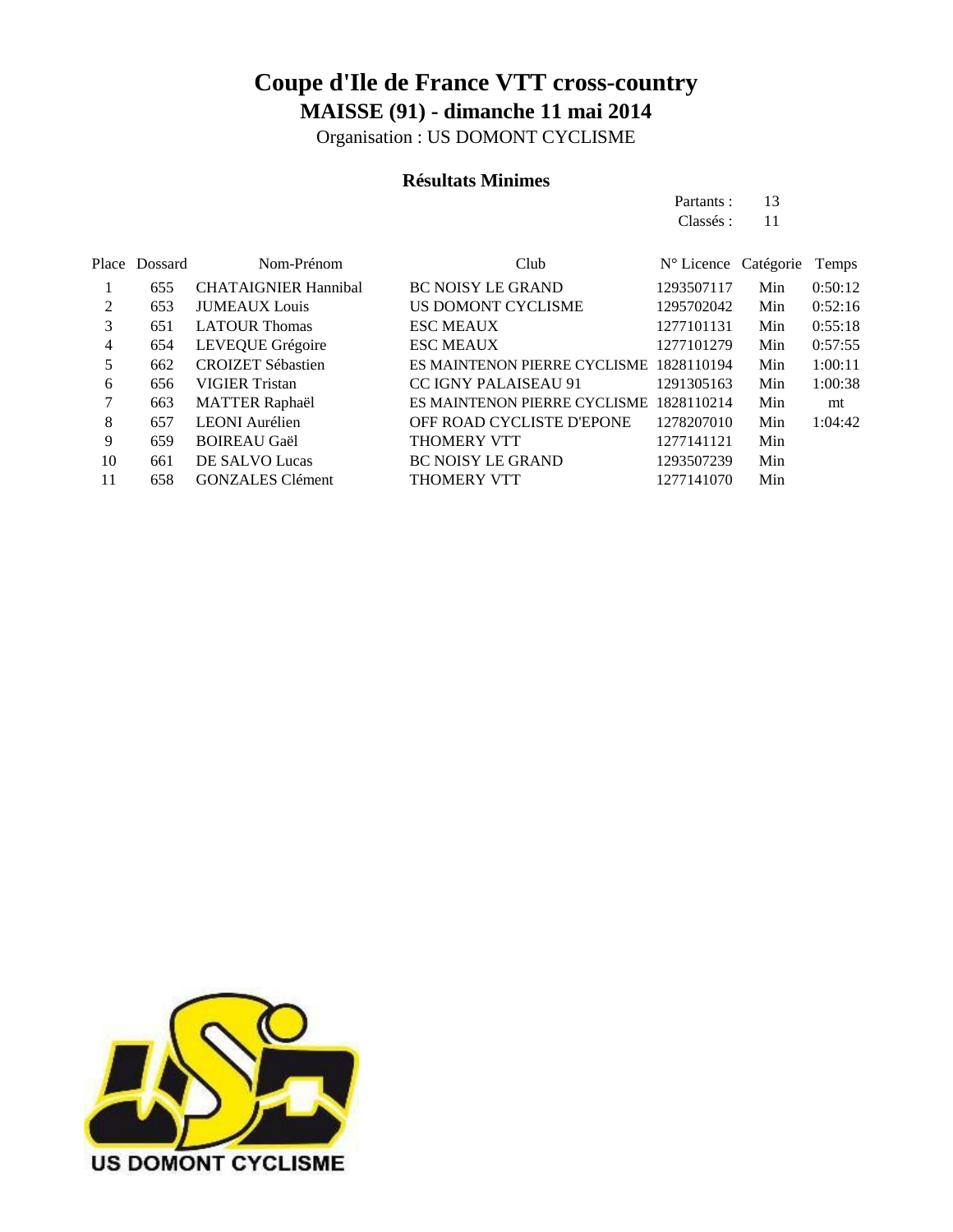Organisation : US DOMONT CYCLISME

#### **Résultats Cadettes**

Partants : 5 Classés : 4

|   | Place Dossard | Nom-Prénom           | Club                            | $N^{\circ}$ Licence Catégorie Temps |         |
|---|---------------|----------------------|---------------------------------|-------------------------------------|---------|
|   |               | 503 FONTAINE Elora   | OFF ROAD CYCLISTE D'EPONE       | 178207044 Cad F                     | 1:26:27 |
|   | 504           | BARRE Sarah          | <b>SELECTION SEINE MARITIME</b> | 1776061068 Cad F                    |         |
|   | 501           | <b>SIMARD Marine</b> | US DOMONT CYCLISME              | 1295702058 Cad F                    |         |
| 4 |               | 502 JAFFRY Jennyfer  | <b>JS FERTE GAUCHER</b>         | 1277114246 Cad F                    |         |
|   |               |                      |                                 |                                     |         |

#### **Résultats Minimes Filles**

Partants : 3 Classés : 3

|               | Place Dossard | Nom-Prénom          | Club.                                                     | N° Licence Catégorie Temps |       |  |
|---------------|---------------|---------------------|-----------------------------------------------------------|----------------------------|-------|--|
|               |               | 603 BEAULIEU Alizée | ES MAINTENON PIERRE CYCLISME $1828110034$ Min F $1:14:05$ |                            |       |  |
|               |               | 602 ROBLIN Pauline  | VC MONTIGNY BRETONNEUX $1278235448$ Min F $1:29:01$       |                            |       |  |
| $\mathcal{R}$ |               | 601 BECU Amélie     | VC MONTIGNY BRETONNEUX 1278235330                         |                            | Min F |  |

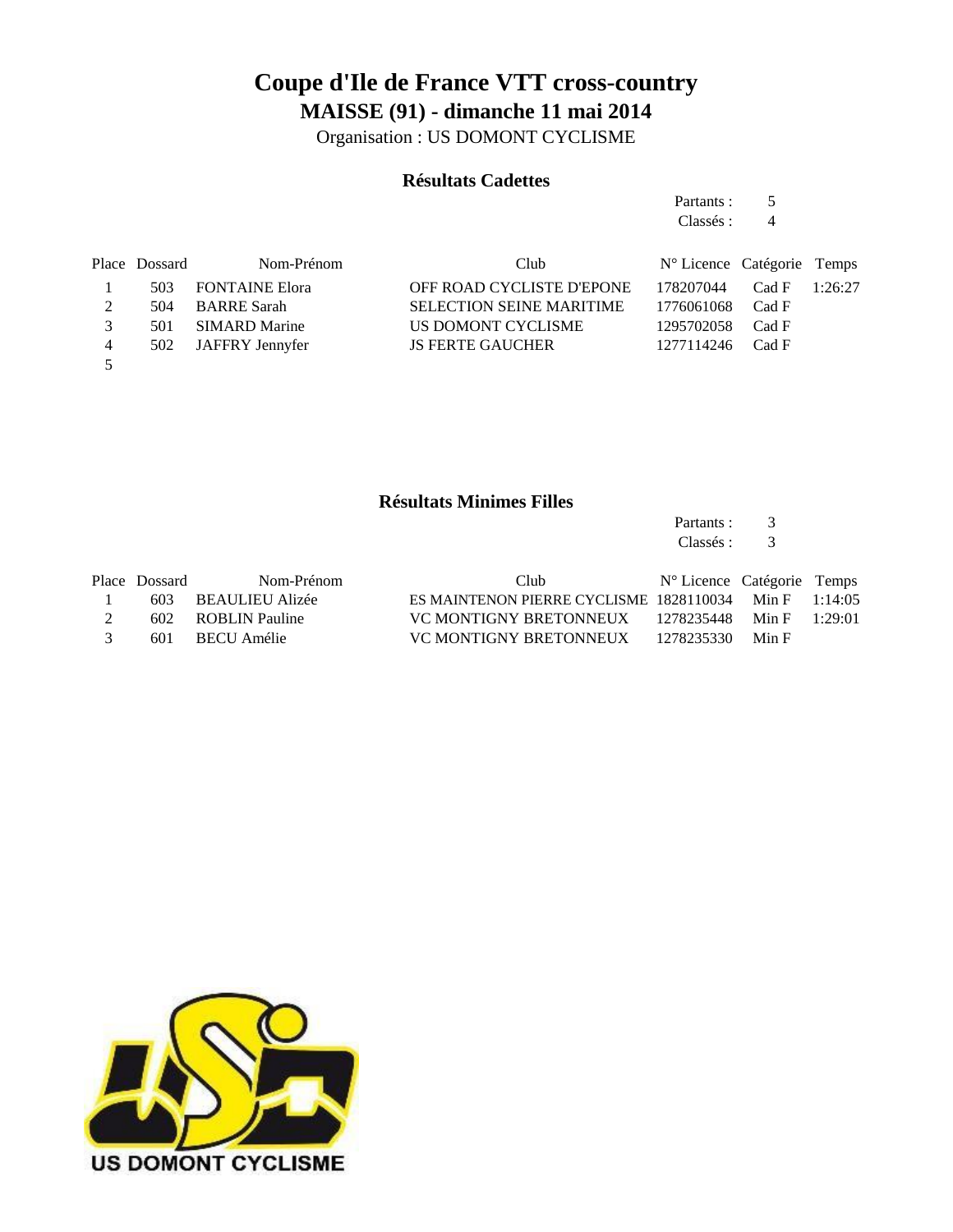Organisation : US DOMONT CYCLISME

#### **Résultats Cadets**

Partants : 21 Classés: 18

|    | Place Dossard | Nom-Prénom                | Club                            | N° Licence Catégorie |     | Temps          |
|----|---------------|---------------------------|---------------------------------|----------------------|-----|----------------|
| 1  | 565           | <b>GOMME Hugo</b>         | <b>SELECTION SEINE MARITIME</b> | 1776061081           | Cad | 1:02:00        |
| 2  | 557           | <b>AUVIN</b> Clement      | OFF ROAD CYCLISTE D'EPONE       | 127827035            | Cad | 1:04:37        |
| 3  | 552           | <b>HANDJIAN Melvin</b>    | US DOMONT CYCLISME              | 1295702046           | Cad | 1:05:05        |
| 4  | 562           | <b>BOUCQUIAUX Lilian</b>  | <b>SELECTION SEINE MARITIME</b> | 1776061038           | Cad | ######         |
| 5  | 561           | <b>BIGOT</b> Dorian       | <b>SELECTION SEINE MARITIME</b> | 1776352179           | Cad | 1:09:19        |
| 6  | 563           | <b>CABOT</b> Corentin     | <b>SELECTION SEINE MARITIME</b> | 1776493014           | Cad |                |
| 7  | 567           | <b>MACE Xaxier</b>        | <b>US METRO TRANSPORTS</b>      | 1275024025           | Cad |                |
| 8  | 556           | <b>LE BECHEC Corentin</b> | <b>OC GIF VTT</b>               | 1291333011           | Cad |                |
| 9  | 553           | <b>DUGENY Nicolas</b>     | <b>TEAM BIKE CHAUMONTEL</b>     | 1295716019           | Cad |                |
| 10 | 569           | <b>BEAUQUIER Romain</b>   | ES MAINTENON PIERRE CYCLISME    | 1828110129           | Cad |                |
| 11 | 564           | <b>FLEURY Bastien</b>     | <b>SELECTION SEINE MARITIME</b> | 1776061008           | Cad |                |
| 12 | 571           | <b>COLLET Alexis</b>      | UC PAYS D'ARGENTAN              | 1761395128           | Cad |                |
| 13 | 555           | <b>THIERRY Damien</b>     | OFF ROAD CYCLISTE D'EPONE       | 1278207038           | Cad |                |
| 14 | 558           | <b>LEONI</b> Louis        | OFF ROAD CYCLISTE D'EPONE       | 1278207026           | Cad |                |
| 15 | 566           | <b>LAMBART</b> Maxime     | <b>SELECTION SEINE MARITIME</b> | 1776493015           | Cad |                |
| 16 | 554           | <b>LACROIX Kevin</b>      | <b>BC NOISY LE GRAND</b>        | 1293507180           | Cad |                |
| 17 | 570           | <b>CLINARD Benjamin</b>   | ES MAINTENON PIERRE CYCLISME    | 1828110195           | Cad |                |
| 18 | 559           | <b>MAHIEU Thibaud</b>     | <b>CSM CLAMART</b>              | 1292411125           | Cad | 1 <sup>t</sup> |
|    |               |                           |                                 |                      |     |                |

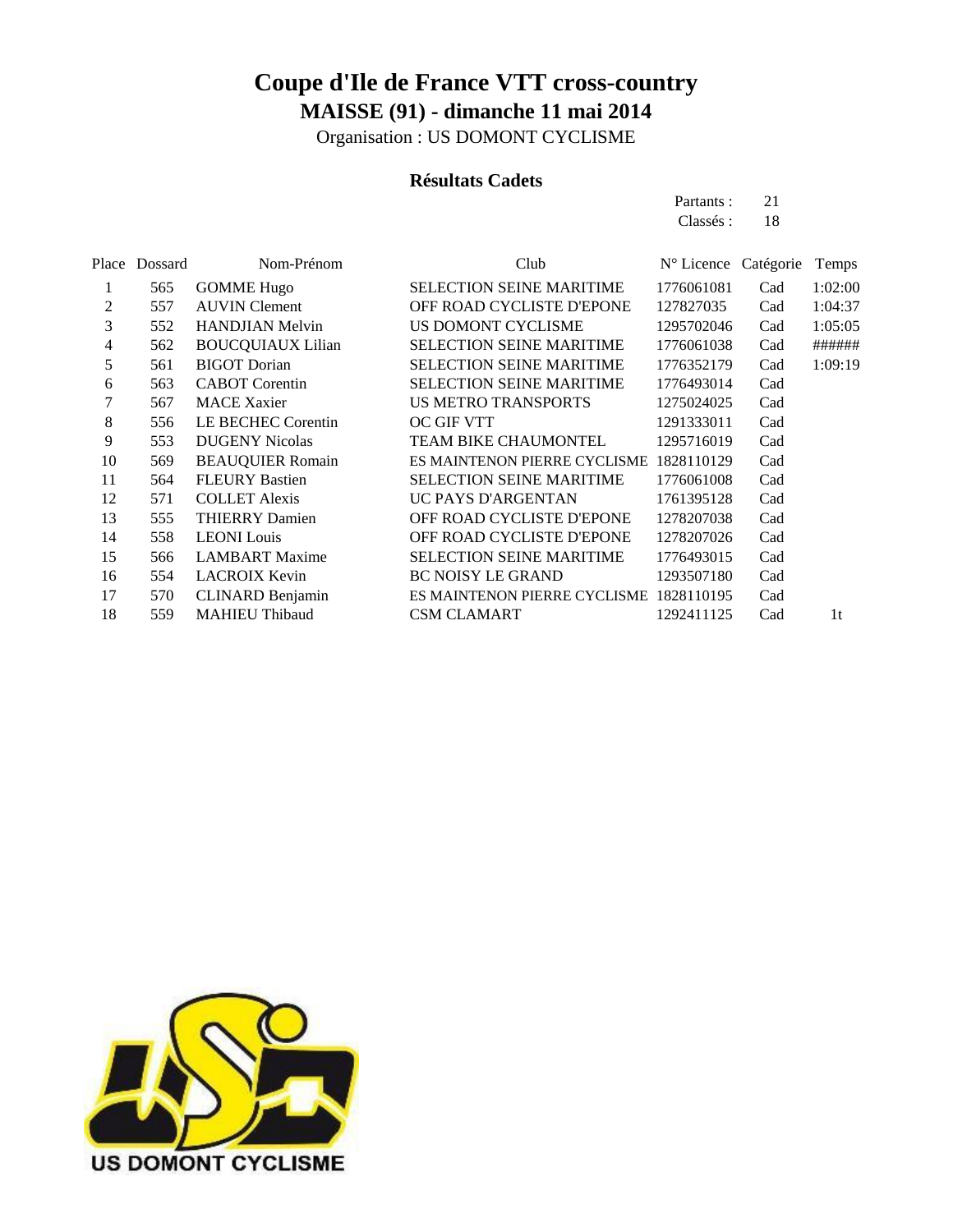Organisation : US DOMONT CYCLISME

#### **Résultats Juniors**

Partants : 15 Classés: 14

|    | Place Dossard | Nom-Prénom              | Club                            | N° Licence Catégorie |     | Temps   |
|----|---------------|-------------------------|---------------------------------|----------------------|-----|---------|
| 1  | 160           | <b>BONASSI Robin</b>    | <b>SELECTION SEINE MARITIME</b> | 1776061017           | Jun | 1:23:27 |
| 2  | 151           | <b>POITEVIN Robin</b>   | US DOMONT CYCLISME              | 1295702004           | Jun | 2:25:47 |
| 3  | 166           | <b>SERPIER Antoine</b>  | AC BAZANCOURT REIMS             | 0751013330           | Jun | 1:27:54 |
| 4  | 161           | <b>LAROCHE Charles</b>  | <b>SELECTION SEINE MARITIME</b> | 1776061042           | Jun | 1:28:43 |
| 5  | 152           | <b>PARMENTIER Hugo</b>  | <b>BC NOISY LE GRAND</b>        | 1293507196           | Jun | 1:33:28 |
| 6  | 158           | <b>ABAUZIT</b> Lucas    | <b>JS FERTE GAUCHER</b>         | 1277114326           | Jun | 1:33:55 |
| 7  | 157           | <b>SVEHLA Yohan</b>     | OFF ROAD CYCLISTE D'EPONE       | 1278207037           | Jun | 1:36:27 |
| 8  | 154           | <b>MORAND Guillaume</b> | <b>BC NOISY LE GRAND</b>        | 1293507048           | Jun | 1:37:06 |
| 9  | 155           | <b>ORCHAMPT</b> Antoine | US DOMONT CYCLISME              | 1295702039           | Jun | 1:38:37 |
| 10 | 153           | <b>GONTIER Lucas</b>    | <b>LA PEDALE FERTOISE</b>       | 1277102187           | Jun |         |
| 11 | 159           | <b>LEHOUX Nathan</b>    | <b>OLYMPIQUE CVO</b>            | 1295712106           | Jun |         |
| 12 | 156           | PINSARD Florian         | <b>THOMERY VTT</b>              | 1277141022           | Jun |         |
| 13 | 164           | <b>BEYER Julien</b>     | <b>OC GIF VTT</b>               | 1291333020           | Jun |         |
| 14 | 162           | <b>ANGOT Killian</b>    | <b>SELECTION SEINE MARITIME</b> | 1776067039           | Jun |         |

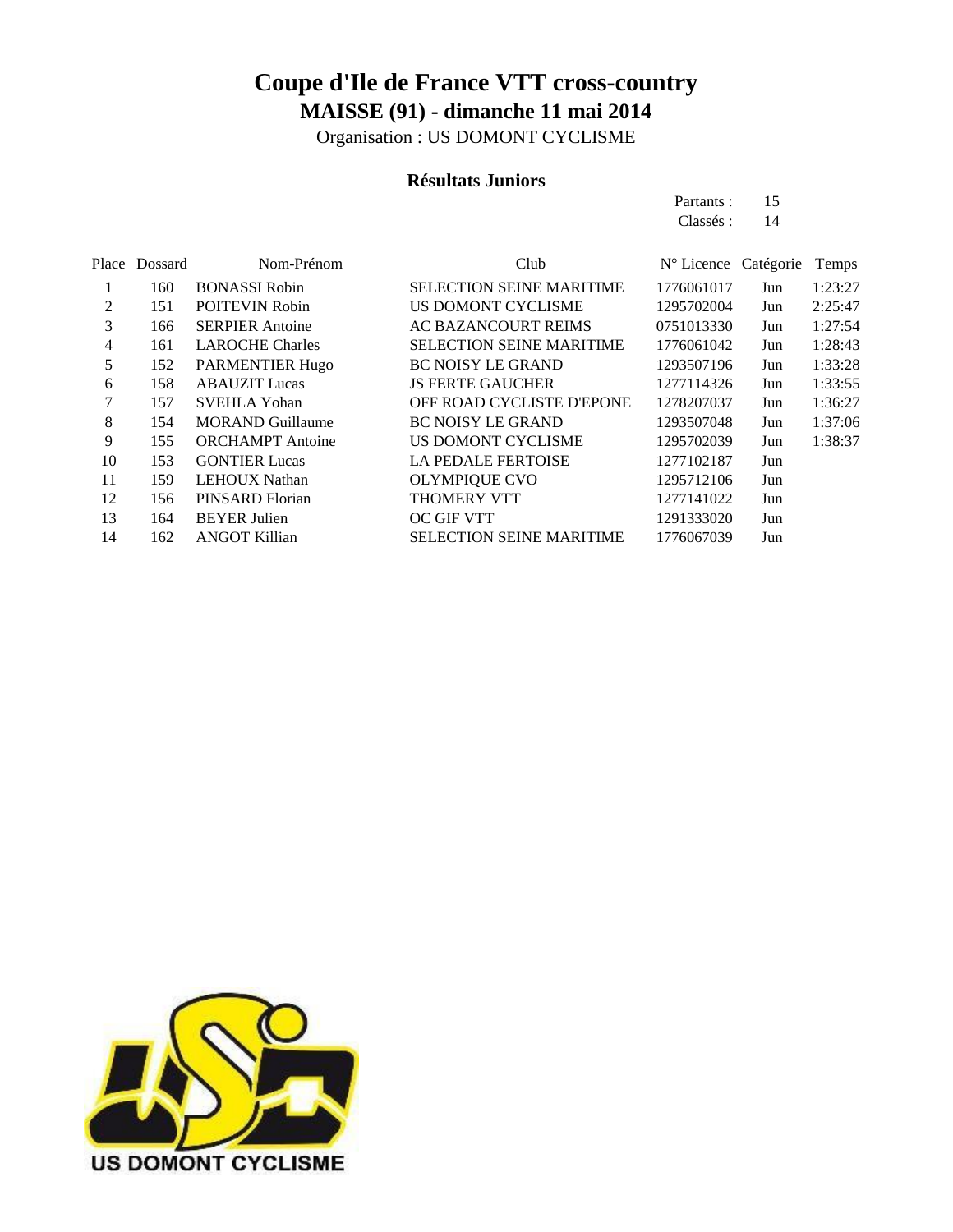Organisation : US DOMONT CYCLISME

### **Résultats Juniors et Seniors Féminines**

|   |               |                         |                            | Partants :           | 9     |         |
|---|---------------|-------------------------|----------------------------|----------------------|-------|---------|
|   |               |                         |                            | Classés :            | 8     |         |
|   | Place Dossard | Nom-Prénom              | Club                       | N° Licence Catégorie |       | Temps   |
|   | 421           | <b>STUMPF Fanny</b>     | ARGENTEUIL VAL DE SEINE 95 | 1295708099           | Sen F | 1:20:35 |
| 2 | 424           | <b>CORRET Séverine</b>  | VELO JEUNES AVENTURE VTT   | 1714449002           | Sen F | 1:21:14 |
| 3 | 426           | <b>SIMON</b> Anaïs      | OFF ROAD CYCLISTE D'EPONE  | 1278207049           | Sen F | 1:24:30 |
| 4 | 451           | <b>HUBER Lisa</b>       | ARGENTEUIL VAL DE SEINE 95 | 1295708058           | Jun F |         |
| 5 | 453           | <b>CALDERAN Léa</b>     | VARIATION TOUT TERRAIN     | 1291349003           | Jun F |         |
| 6 | 423           | <b>ALVES</b> Gwendoline | <b>LES BLEUS DE FRANCE</b> | 1292402085           | Sen F | 1:34:17 |
| 7 | 452           | <b>VAILLANT</b> Pauline | <b>OC GIF VTT</b>          | 1291333014           | Jun F |         |
| 8 | 422           | LEGROS Angeline         | <b>LES BLEUS DE FRANCE</b> | 1292402101           | Sen F |         |
|   |               |                         |                            |                      |       |         |

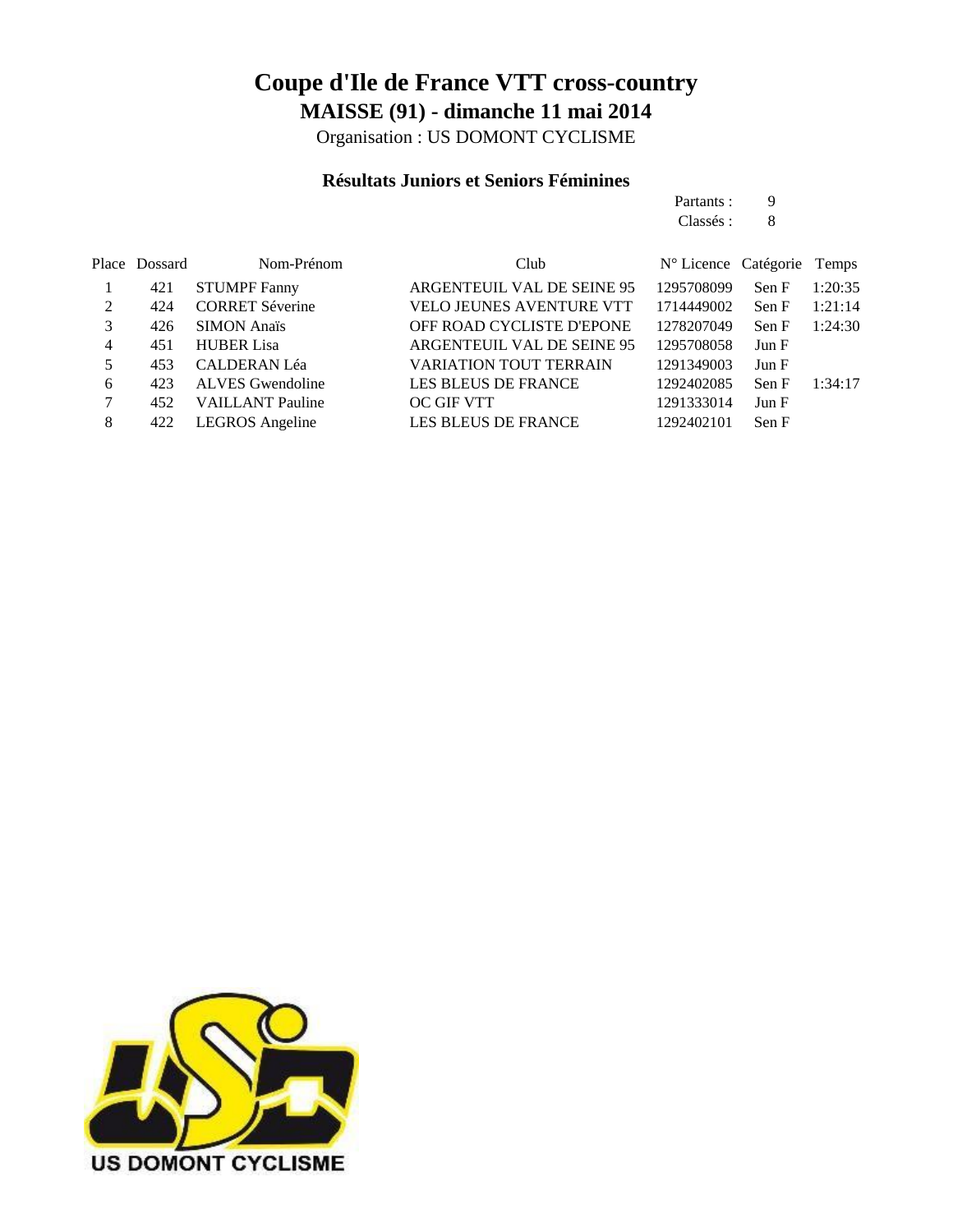Organisation : US DOMONT CYCLISME

### **Résultats Espoirs**

Partants : 9 Classés : 6

|   | Place Dossard | Nom-Prénom             | Club                       | N° Licence Catégorie Temps |     |         |
|---|---------------|------------------------|----------------------------|----------------------------|-----|---------|
|   | 101           | <b>MIRAMON Pierre</b>  | <b>S.C.OLYMPIQUE DIJON</b> | 0521085144                 | Esp | 2:19:31 |
|   | 107           | <b>OGEZ</b> Fabien     | <b>VS CACIEN</b>           | 1845261002                 | Esp | 2:20:14 |
|   | 108           | <b>GALON</b> Geoffrey  | NL                         | NL                         | Esp |         |
| 4 | 103           | <b>HAIN Nicolas</b>    | OC GIF VTT                 | 1291333017                 | Esp |         |
|   | 102           | THIEBAULT Robin        | <b>LES BLEUS DE FRANCE</b> | 1292402016                 | Esp |         |
| 6 | 106           | <b>GODARD</b> Valentin | NL                         | NL                         | Esp |         |

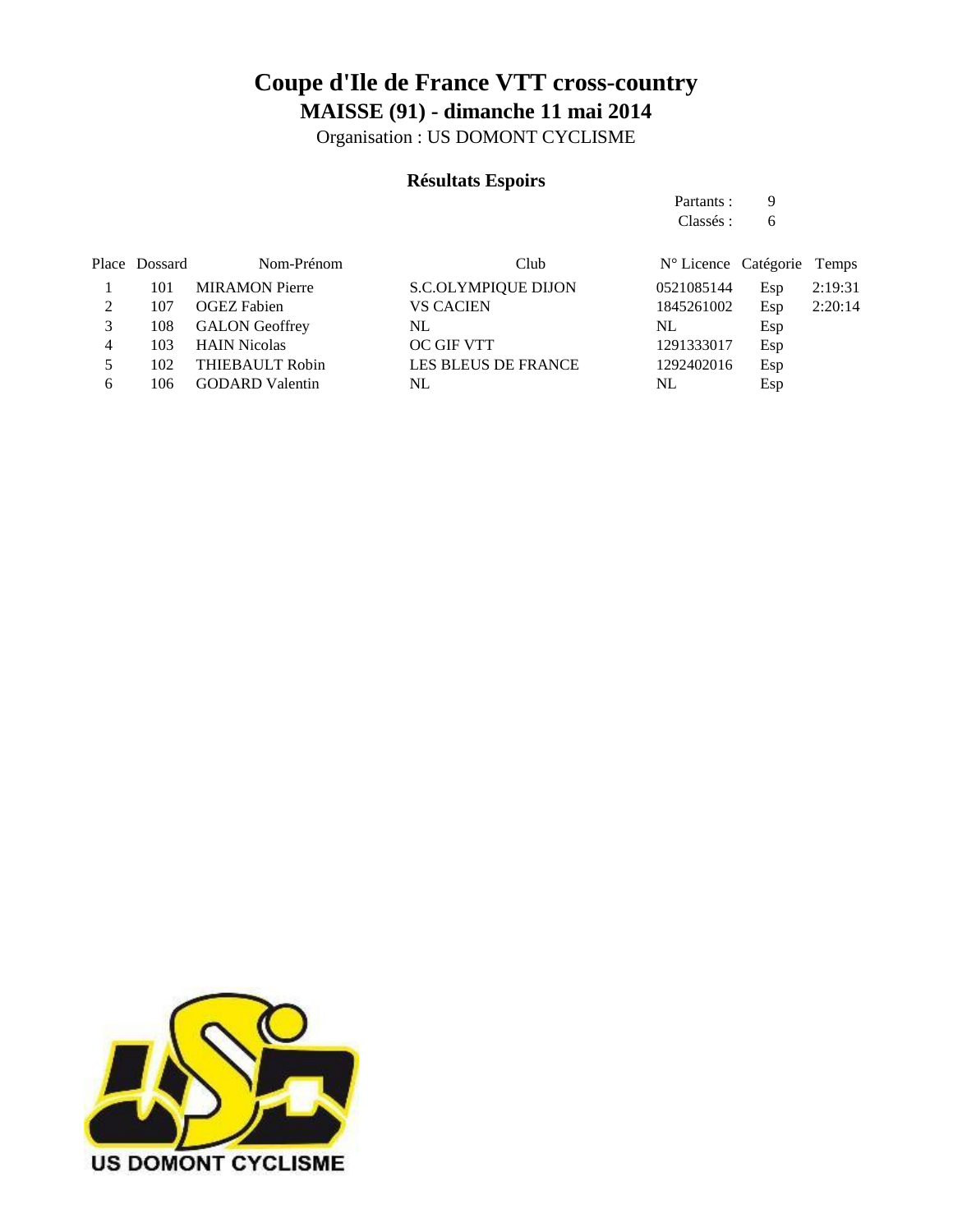Organisation : US DOMONT CYCLISME

#### **Résultats Seniors**

Partants : 19 Classés: 14

|    | Place Dossard | Nom-Prénom              | Club                        | N° Licence Catégorie |     | Temps          |
|----|---------------|-------------------------|-----------------------------|----------------------|-----|----------------|
|    | 53            | LE CLAINCHE Jimmy       | US DOMONT CYCLISME          | 1295702076           | Sen | 2:09:06        |
| 2  | 62            | <b>GIRARDIN Maxime</b>  | <b>UC ORLEANS</b>           | 1845071292           | Sen | 2:12:58        |
| 3  | 60            | <b>JOLY</b> Romain      | <b>GUIDON CHALETTOIS</b>    | 1845083322           | Sen | 2:13:01        |
| 4  | 70            | <b>MALESYS</b> Florian  | NL.                         | NL                   | Sen | 2:17:17        |
| 5  | 55            | <b>VAILLANT Pierre</b>  | US DOMONT CYCLISME          | 1295702044           | Sen | 2:18:52        |
| 6  | 64            | <b>TROCHON Philippe</b> | AC BOULOGNE BILLANCOURT     | 1292408031           | Sen | 2:22:20        |
| 7  | 51            | <b>OBERTI</b> Julien    | <b>TEAM BIKE CHAUMONTEL</b> | 1295716005           | Sen | 2:24:55        |
| 8  | 56            | <b>LEGROS</b> Thomas    | <b>LES BLEUS DE FRANCE</b>  | 1292402002           | Sen | 1 <sup>t</sup> |
| 9  | 67            | <b>ABRUE</b> Aurélien   | <b>UC GIEN SPORTS</b>       | 1845070095           | Sen | 1 <sup>t</sup> |
| 10 | 57            | <b>NOGUEIRA Romain</b>  | US DOMONT CYCLISME          | 1295702168           | Sen | 1t             |
| 11 | 61            | <b>CLUZET</b> Geoffray  | <b>THOMERY VTT</b>          | 1277141049           | Sen | 2t             |
| 12 | 52            | <b>MARTEAU Romain</b>   | <b>ESC MEAUX</b>            | 1277101077           | Sen | 2t             |
| 13 | 69            | <b>MARECHAL Yoann</b>   | NL                          | NL                   | Sen | 2t             |
| 14 | 66            | <b>ELLIOT</b> Trevor    | AC BOULOGNE BILLANCOURT     | 1292408079           | Sen | 2t             |

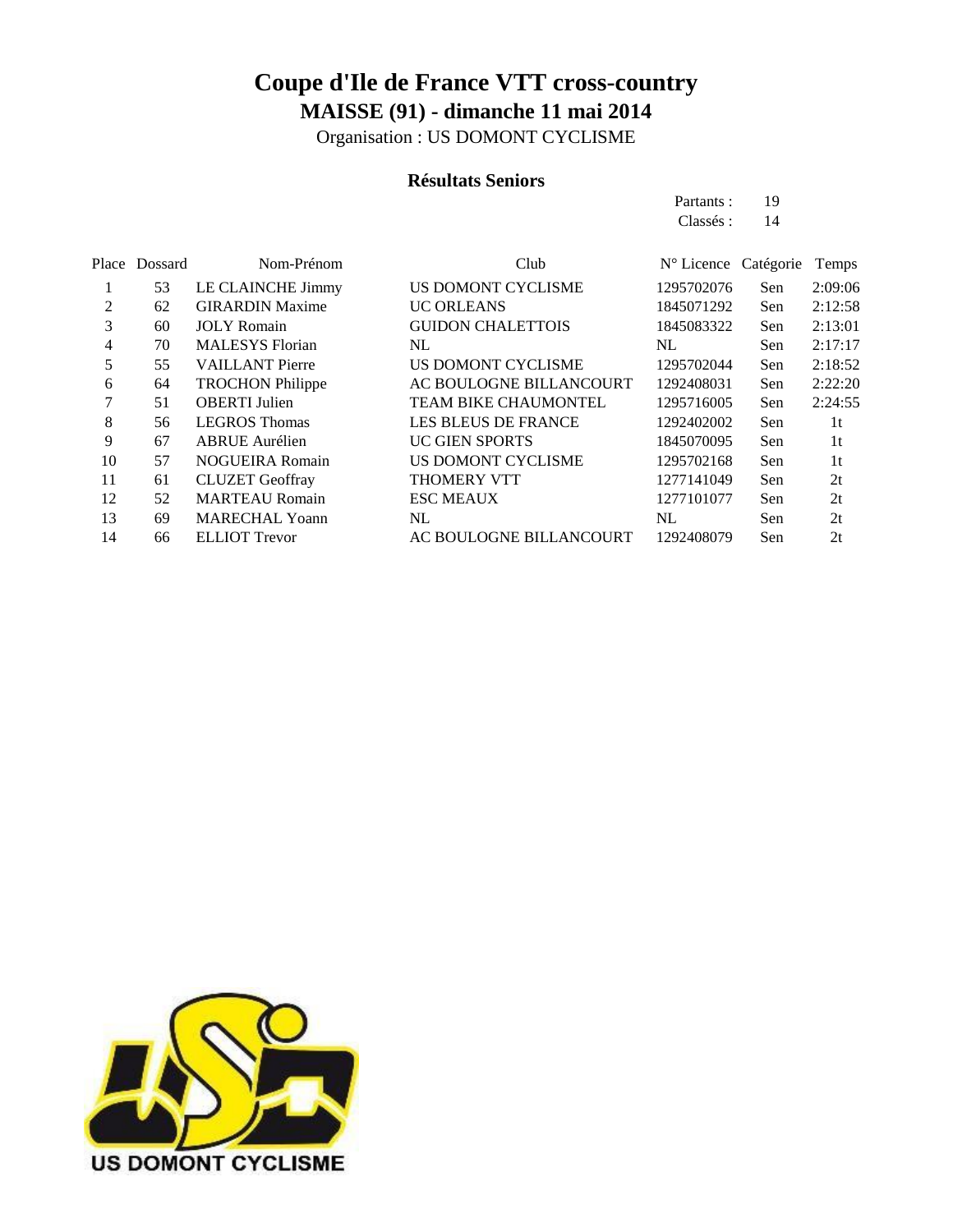Organisation : US DOMONT CYCLISME

### **Résultats Masters 1 et 2**

Partants : 20 Classés : 11

|    | Place Dossard | Nom-Prénom                   | Club                                    | N° Licence Catégorie |           | Temps   |
|----|---------------|------------------------------|-----------------------------------------|----------------------|-----------|---------|
|    | 211           | <b>BAZIN Nicolas</b>         | US DOMONT CYCLISME                      | 1295702163           | Mas $1/2$ | 2:02:15 |
| 2  | 201           | <b>CROCHET COLIN Normann</b> | ARGENTEUIL VAL DE SEINE 95              | 1295708094           | Mas $1/2$ | 2:04:26 |
| 3  | 221           | <b>ISCHARD</b> Frédéric      | <b>EC QUEVILLY</b>                      | 1776067011           | Mas $1/2$ | 2:15:51 |
| 4  | 202           | <b>NARI</b> Olivier          | <b>VELO CLUB ARPAJON</b>                | 1291308018           | Mas $1/2$ | 2:17:45 |
| 5  | 220           | <b>ESCUAIN Sebastien</b>     | <b>LES KOYOTES</b>                      | 1275003003           | Mas $1/2$ | 2:20:59 |
| 6  | 218           | <b>OLLIVIER Frédéric</b>     | UC VITRY FRIGNICOURT                    | 0751073103           | Mas $1/2$ | 2:22:11 |
| 7  | 210           | FADDA Jean-Christophe        | <b>TEAM VTT MAISSE</b>                  | 1291325040           | Mas $1/2$ | 1t      |
| 8  | 217           | <b>SIMONNET Morgan</b>       | ES MAINTENON PIERRE CYCLISME 1828110055 |                      | Mas $1/2$ | -1t     |
| 9  | 203           | <b>MELCHIOR Loïc</b>         | <b>BC NOISY LE GRAND</b>                | 1293507002           | Mas $1/2$ | 1t      |
| 10 | 208           | <b>VANVYNCKT</b> Michel      | EC MONTGERON VIGNEUX                    | 1291307189           | Mas $1/2$ | 2t      |
| 11 | 216           | <b>HAVARD</b> Fabien         | US METRO TRANSPORTS                     | 1275024059           | Mas $1/2$ | 2t      |
|    |               |                              |                                         |                      |           |         |

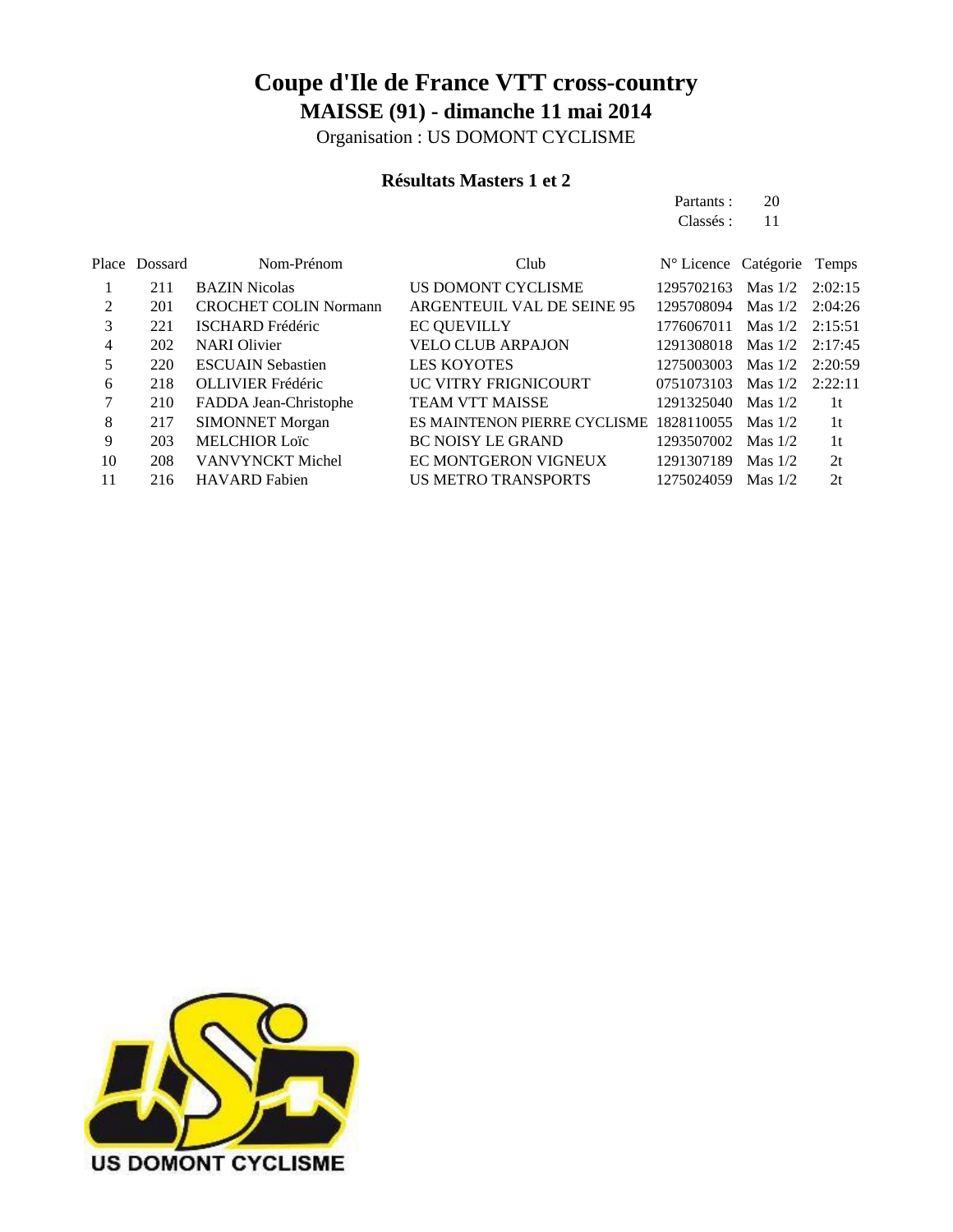Organisation : US DOMONT CYCLISME

### **Résultats Masters 3-4**

| Partants: | 29 |
|-----------|----|
| Classés : | 21 |
|           |    |

| Place | Dossard | Nom-Prénom                  | Club                         | $N^{\circ}$ Licence | Catégorie | Temps          |
|-------|---------|-----------------------------|------------------------------|---------------------|-----------|----------------|
| 1     | 303     | <b>HUBER Christophe</b>     | ARGENTEUIL VAL DE SEINE 95   | 1295708068          | Mas $3/4$ | 1:30:38        |
| 2     | 302     | <b>CORBEAU Laurent</b>      | EC MONTGERON VIGNEUX         | 1291307045          | Mas $3/4$ | 1:31:46        |
| 3     | 301     | PAUCHARD Stéphane           | <b>ESC MEAUX</b>             | 1277101266          | Mas $3/4$ |                |
| 4     | 324     | CHABOT Jean-François        | UCM VENEUX LES SABLONS       | 1277142032          | Mas $3/4$ |                |
| 5     | 304     | <b>BREHIER Hugues</b>       | EC MONTGERON VIGNEUX         | 1291307001          | Mas $3/4$ |                |
| 6     | 314     | FERNANDES José              | US DOMONT CYCLISME           | 1295702080          | Mas 3/4   |                |
| 7     | 325     | ZANZUCCHI Stéphane          | NL                           | NL                  | Mas $3/4$ |                |
| 8     | 308     | <b>PARMENTIER Franck</b>    | <b>BC NOISY LE GRAND</b>     | 1293507203          | Mas $3/4$ |                |
| 9     | 317     | DONATI Jean-François        | <b>US RIS ORANGIS</b>        | 1291322062          | Mas $3/4$ |                |
| 10    | 327     | <b>PAJOT Pascal</b>         | <b>UC GIEN SPORTS</b>        | 1845070108          | Mas $3/4$ |                |
| 11    | 319     | <b>MICHOUT Eric</b>         | <b>US METRO TRANSPORTS</b>   | 1275024237          | Mas $3/4$ |                |
| 12    | 316     | <b>BRAUD</b> Christophe     | <b>JS FERTE GAUCHER</b>      | 1277114159          | Mas $3/4$ |                |
| 13    | 329     | <b>MEYER Raoul</b>          | EC MONTGERON VIGNEUX         | 1291307234          | Mas $3/4$ |                |
| 14    | 306     | <b>REMENIERAS Hervé</b>     | <b>BC NOISY LE GRAND</b>     | 1293507268          | Mas $3/4$ |                |
| 15    | 309     | <b>CATHENOZ Thibaut</b>     | <b>BC NOISY LE GRAND</b>     | 1293507188          | Mas $3/4$ | 1 <sub>t</sub> |
| 16    | 313     | <b>BOCQUILLON Eric</b>      | <b>AC BAZANCOURT REIMS</b>   | 0751013035          | Mas $3/4$ | 1 <sup>t</sup> |
| 17    | 320     | <b>CHATAIGNER Dominique</b> | <b>AC POMMEUSE BOISSY</b>    | 1277130019          | Mas $3/4$ | 1 <sub>t</sub> |
| 18    | 322     | <b>HANDJIAN Pierre</b>      | <b>BC NOISY LE GRAND</b>     | 1293507149          | Mas $3/4$ | 1 <sup>t</sup> |
| 19    | 323     | <b>NOEL Franck</b>          | <b>LES KOYOTES</b>           | 1275003006          | Mas $3/4$ | 1 <sub>t</sub> |
| 20    | 318     | <b>CHAVENAY</b> Serge       | <b>ESC MEAUX</b>             | 1277101390          | Mas $3/4$ | 1 <sup>t</sup> |
| 21    | 311     | <b>BOUDARD Sébastien</b>    | <b>TEAM 94 VILLENEUVOISE</b> | 1294601054          | Mas $3/4$ |                |

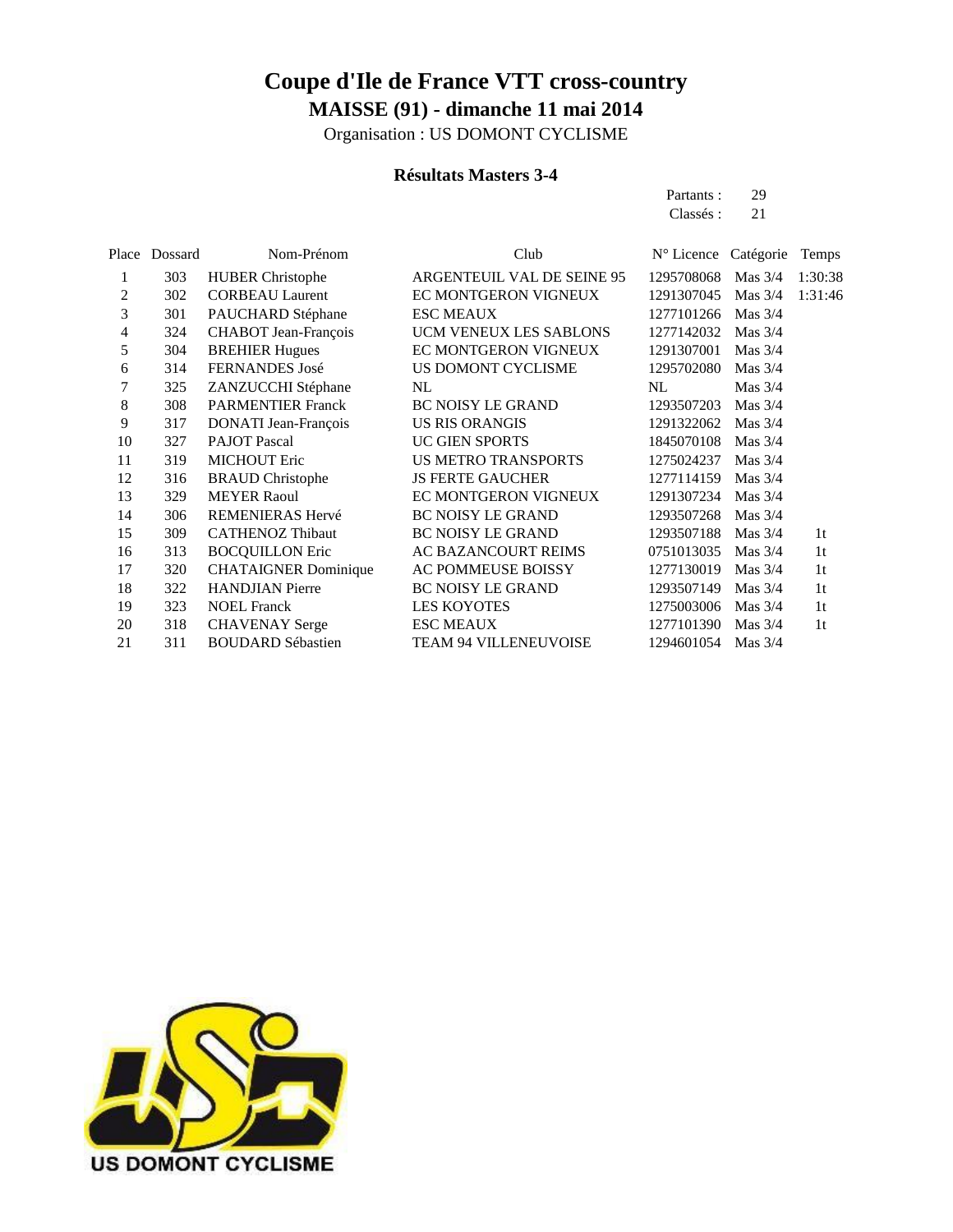Organisation : US DOMONT CYCLISME

#### **Résultats Masters 5**

Partants : 17

|                |         |                            |                              | Classés:            | 15               |                |
|----------------|---------|----------------------------|------------------------------|---------------------|------------------|----------------|
| Place          | Dossard | Nom-Prénom                 | Club                         | $N^{\circ}$ Licence | Catégorie        | Temps          |
|                | 386     | PACHOT Stéphane            | <b>EC MORSANG SUR ORGE</b>   | 1291339029          | Mas <sub>5</sub> | 1:35:03        |
| $\overline{c}$ | 371     | <b>POITEVIN Francis</b>    | US DOMONT CYCLISME           | 1295702006          | Mas <sub>5</sub> | 1:36:17        |
| 3              | 382     | <b>BULLIOT</b> Jean-Michel | <b>EC MONTGERON VIGNEUX</b>  | 1291307189          | Mas 5            |                |
| 4              | 372     | <b>GAUTIER Laurent</b>     | <b>TEAM 94 VILLENEUVOISE</b> | 1294601053          | Mas 5            |                |
| 5              | 374     | <b>LELONG Olivier</b>      | LA PEDALE FERTOISE           | 1277102167          | Mas 5            |                |
| 6              | 385     | <b>LEMAIRE Jean-Marc</b>   | POISSY VTT                   | 1278222010          | Mas 5            |                |
| 7              | 378     | PINSARD Frédéric           | <b>THOMERY VTT</b>           | 1277141002          | Mas 5            |                |
| 8              | 373     | <b>CASTILLO</b> Frédéric   | <b>VC FONTAINEBLEAU AVON</b> | 1277113077          | Mas 5            |                |
| 9              | 387     | <b>BRANCO</b> Guilherme    | <b>EC MONTGERON VIGNEUX</b>  | 1291307261          | Mas 5            |                |
| 10             | 383     | <b>JUPILLAT Christian</b>  | <b>LES BLEUS DE FRANCE</b>   | 1292402042          | Mas 5            |                |
| 11             | 379     | <b>LABARRE</b> Christophe  | <b>CS BRETIGNY</b>           | 1291347001          | Mas 5            | 1 <sup>t</sup> |
| 12             | 376     | <b>LIGNIER Pascal</b>      | <b>ESC MEAUX</b>             | 1277101023          | Mas 5            | 1 <sup>t</sup> |
| 13             | 377     | <b>OSADNIK Alain</b>       | <b>LES KOYOTES</b>           | 1275003018          | Mas 5            | 1 <sup>t</sup> |
| 14             | 375     | <b>FAGES Olivier</b>       | <b>BC NOISY LE GRAND</b>     | 1293507061          | Mas 5            | 1 <sup>t</sup> |
| 15             | 380     | <b>MARTEAU Jean-Claude</b> | <b>ESC MEAUX</b>             | 1277101111          | Mas 5            | 1t             |
|                |         |                            |                              |                     |                  |                |

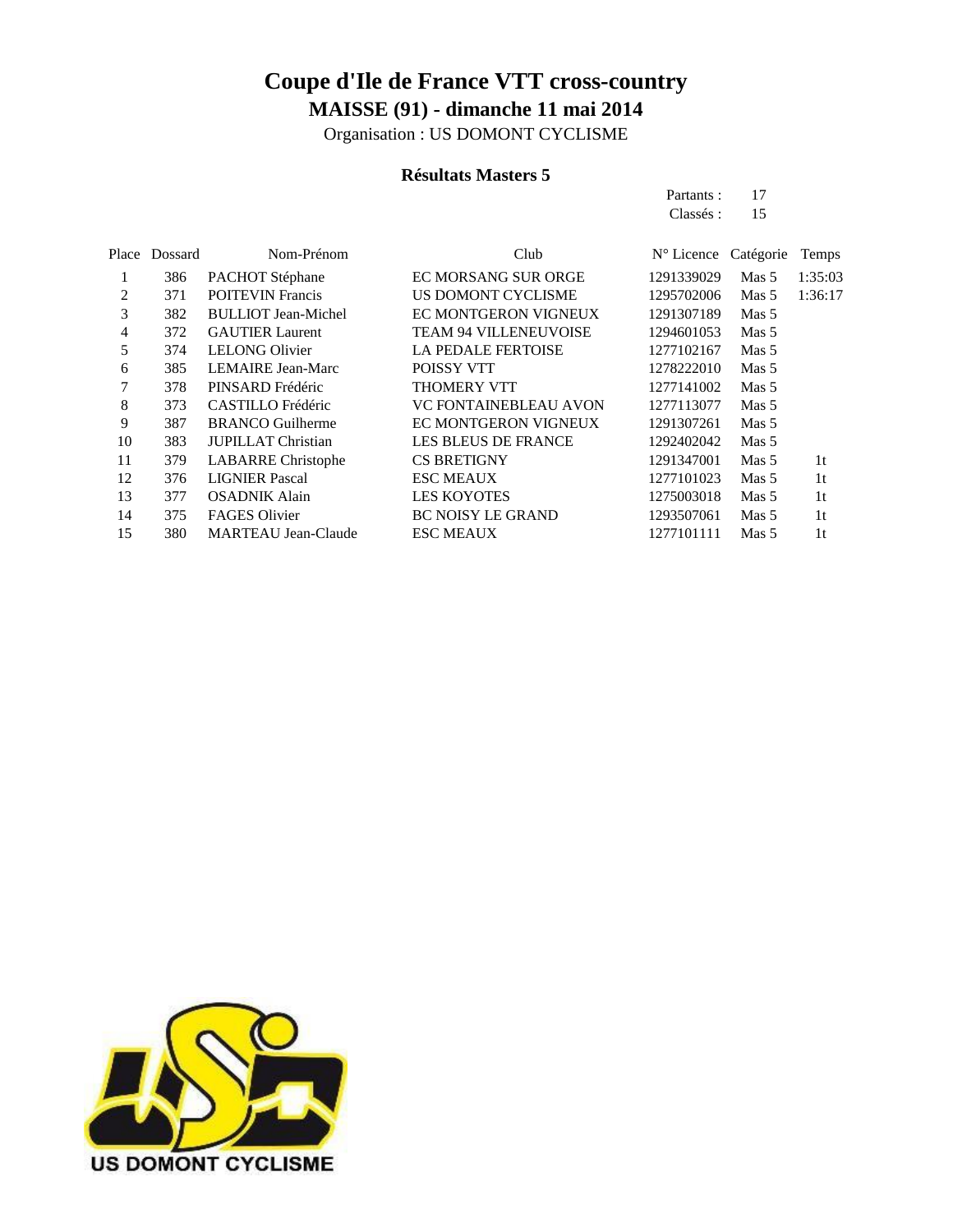Organisation : US DOMONT CYCLISME

#### **Résultats Tandems**

Partants : 6 Classés : 6

|   | Place Dossard | Nom-Prénom                 | Club                       | N° Licence Catégorie Temps |     |         |
|---|---------------|----------------------------|----------------------------|----------------------------|-----|---------|
|   |               | 403a CHAPELLE Valentin     | <b>UC GIEN SPORTS</b>      | 1845070089                 | Tan | 1:28:54 |
|   |               | 403b VANHOVE Ludovic       | <b>CC BRAQUET ABBATIEN</b> | 1845338009                 | Tan |         |
| 2 |               | 401a ROCHA Serge           | LES BLEUS DE FRANCE        | 1292402115                 | Tan |         |
|   |               | 401b SARTORI Laurent       | LES BLEUS DE FRANCE        | 1292402103                 | Tan |         |
|   |               | 402a BIARNE CONTINANT Marc | EC BOUCLES DE LA MARNE     | 1277126007                 | Tan |         |
|   |               | 402b MAJA Benjamin         | EC BOUCLES DE LA MARNE     | 1277126002                 | Tan |         |